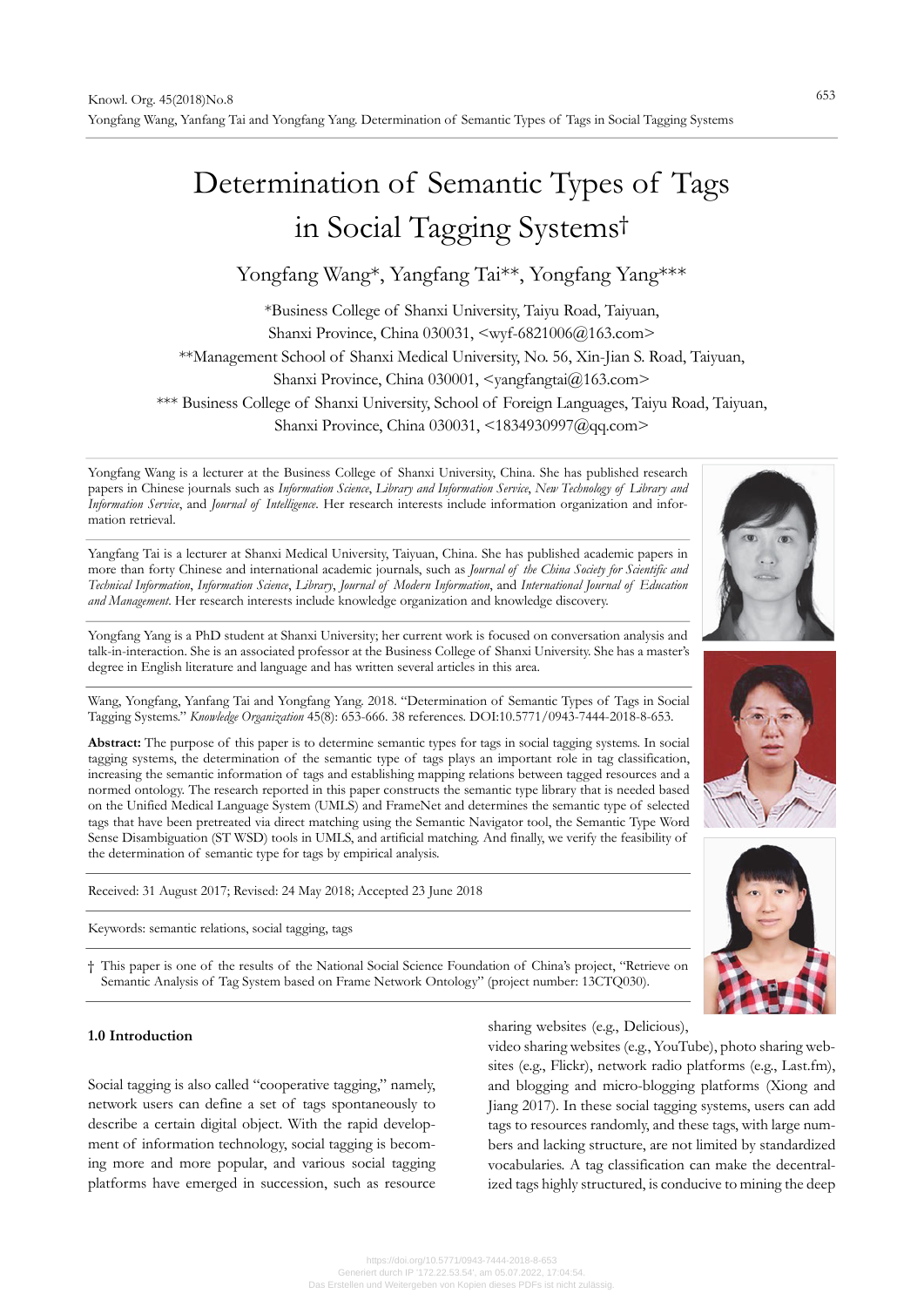semantic relations between a class's tags, and can mine the deeper semantic relationship among a certain category of tags and the relationships between resources that were tagged as well as the potential relationships between taggers. These classification methods are realized based on statistics and clustering algorithms (Li 2016).

The semantic types are used to describe the inherent and context-free lexical features and semantic features. The semantic type works as a good classifier that can classify different tags in a social tagging system, and each class's tag group shares a specific semantic type. There are specific hierarchical structures and semantic relations between specific semantic types. So, tags have structures and semantic relationships by mapping semantic types (Jia and Tai 2007). In addition, determining the semantic types of tags can enrich semantic information of tags.

Based on this we combine the semantic types of UMLS and the semantic types of the top-level ontology FrameNet to construct the semantic type library. We classify the semantic types of tags collected from BibSonomy by means of the SPECIALIST Lexicon Natural Language Processing (NLP) tools in UMLS and artificial determination. This paper is structured as follows: first, we summarize and analyze the relevant research results; then, we introduce the method of constructing a semantic type library; after that, we review the thinking behind classifying semantic types of tags and verify the method by empirical analysis; and, finally, we provide a conclusion.

# **2.0 Related work**

With the growing popularity of social tagging, research on social tagging has also become popular. Scholars have conducted research on the following aspects: motivations for tagging, types of tags, modes of tagging, recommendations of tags, semantics of tags, visualization of tags, application and related problems of tags (Gupta 2010), power law of tag distribution, tagging communities, strategies of tagging (Munk and Mørk 2007a; 2007b), comparison among tagging practice, authors' keywords and descriptors from professional indexers in journal articles (Kipp 2007), etc.

### **2.1 Tag classification**

The research on tag classification in social tagging systems is mainly based on three aspects: morphology, clustering alogrithms and semantics. Using methods based on morphology, scholars such as Al-Khalifa and Davis (2006) use the root reduction method to standardize the tags and categorize the same tags with the same roots, and Specia and Motta (2007) use string distance measuring to classify the tags with the same morphology into the same category. In work based on clustering algorithms, scholars such as Li et al. (2014) use a co-occurrence spectrum clustering method to classify tags in social tagging systems, and Radelaar et al. (2011) use the spectral bisection method to classify tags. In methods based on semantics, scholars such as Cui et al. (2011) use semantic distance measurement to classify tags, and Wu and Zhou (2012) take a variety of measures of network semantic aggregation to classify tags from semantic information. Also, scholars such as García-Plaza et al. (2012) classify tags manually according to the Open Directory Project (ODP). Relatively speaking, semantic information is better for tag classification, but no scholars have applied semantic types to tag classification at present.

# **2.2 Mapping of tags and ontology**

The ontology mapping system is generally composed of the element layer and the structure layer mapping systems, and the result of the element layer mapping will affect the mapping of the structure layer (Xiong et al. 2013). The element layer mapping mainly calculates the similarity between concepts, and forms a concept-to-concept mapping process. The existing mapping method, in the process of element layer processing, mostly combines the characteristics of English grammar by using prefixes, removing plural forms, cutting suffixes, and other methods (Ghali 2011). Structural layer mapping not only considers a single tag element, but also considers the relationship between the element and other elements, mapping through the relationship between elements in a large structure. Scholars such as Han et al. (2010), based on a probability algorithm, determine the semantics between tags by mapping the tags using a domain ontology and use the co-occurrence tag environment to define the meaning of tags so as to understand users' diverse interests at the semantic level. García Silva et al. (2012) use data structure and algorithms to extract domain terms from public classifications and enrich the semantic information of tags by linking open data clouds. The domain ontology is obtained by mapping tags to an existing formal knowledge ontology. Because the relationship of concept elements contains a lot of latent semantics and has great influence on similarity, mapping based on structure layer has a better effect.

# **2.3 Tag semantic enrichment**

Scholars use a variety of methods to enrich the semantic information of tags. Scholars such as Lux and Dosinger (2007) extract an ontology from the tags of social tagging systems. Djuana et al. (2011) propose linking social tagging with the online dictionary WordNet. Lee and Sohn (2013) propose drawing tag knowledge maps. Kiu and Tsui (2011) propose that social tagging systems can be combined with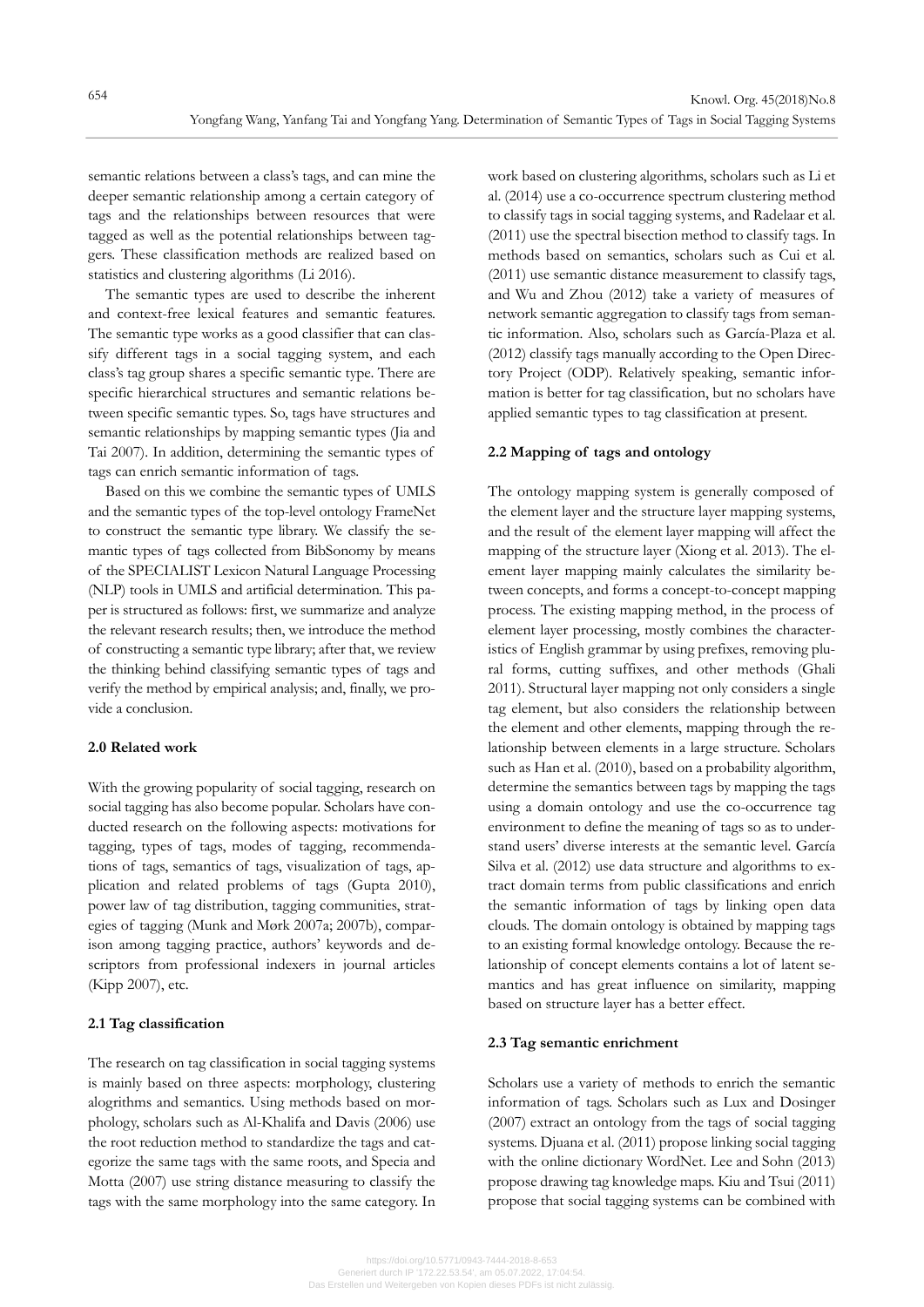controlled vocabularies. Wei Lai (2010) proposes integrating social tagging systems with network semantic resources (such as Swoogle). Yoo et al. (2013) develop a knowledge organization system CTKOS (CT-based Knowledge Organization System) based on classified tags to solve the problem of unclear semantics. Good et al. (2007) develop a semantic annotation system ED (Entity Describer) and use the ED knowledge base within Connotea. This system can enrich the semantic information of tags by creating a mechanism for social taggers to intentionally form connections between their tags and concepts from controlled, structured terminologies. Generally speaking, at present, the semantics of tags in social tagging systems are enriched mainly with existing controlled vocabularies or dictionaries based on algorithms and lexical mappings. If the semantic types and the rich relationships between semantic types are applied to the semantic richness of tags, the effect is better.

### **2.4 Evaluation of semantic similarity measures**

In social tagging systems, a certain degree of similarity exists between tags, resources, and users. Scholars also put forward and evaluate a variety of similarity measures. Cattuto et al. (2008) analyze the characteristics of the three measures of tag relatedness: tag co-occurrence, cosine similarity of co-occurrence distributions, and FolkRank, by mapping the tags between Delicious and the synonyms of WordNet and point out the application situation of each measure. Markines et al. (2009) build an evaluation framework to compare various general folksonomy-based similarity measures derived from established informationtheoretic, statistical, and practical measures, including matching, overlap, Jaccard, dice, cosine and mutual information. The evaluation framework first summarizes various aggregation methods, including projection, distribution, macro-aggregation and collaboration. Then, based on WordNet and ODP, they measure similarity between tags and resources in BibSonomy and analyze and compare the advantages and disadvantages of various measures and their feasibility. Lee and Schleyer (2012) compare *Medical Subject Headings* (*MeSH*) and CiteULike tags assigned to 231,388 papers. They measure the Jaccard similarity between *MeSH* and CiteULike tags.

#### **2.5 Determination and application of semantic types**

In terms of semantic type research, scholars such as Jia and Tai (2007) analyze the semantic types and characteristics of FrameNet. Fang (1999) reviews the semantic types and semantic relations in UMLS and analyzes the characteristics of their semantic relations. Regarding semantic type determination, Jia and Wang (2010) based on the semantic type of FrameNet, automatically determine the semantic types of the frame elements in the framework network ontology using a variety of methods. Regarding semantic type application Delbecque et al. (2005) use the semantic types of UMLS for medically specific named entity annotations; Wang and Tai (2017) propose applying the semantic types of UMLS to social tagging systems to classify tags of social tagging systems and enrich the semantic information of social tags. Mi and Cao (2012) construct a medical literature ontology based on semantic types and semantic relations of UMLS.

Scholars have initiated useful discussions on the semantic research related to tags and achieved some results. However, their work does not involve research on identifying semantic types of tags in social tagging systems to enrich their semantic information. Therefore, we attempt to classify and enrich the semantic information of tags based on semantic type. This article reports on how to determine the semantic type of social tags.

#### **3.0 Construction of a semantic type library**

#### **3.1 Semantic type data sources**

# **3.1.1 UMLS**

The Unified Medical Language System (UMLS) is an integrated information retrieval language system for the biomedical and health fields developed by the National Library of Medicine (NLM), mainly used in natural language standardization processing, information indexing and intelligent retrieval (Fang 1999). This system includes UMLS knowledge sources and related tools. The knowledge sources include three parts: the Metathesaurus, the Semantic Network and the SPECIALIST Lexicon. The Metathesaurus is a large vocabulary database that contains multi-language versions for multiple uses. It includes concepts and terms, the relationship between these concepts and the semantic types of the concepts in the field of biomedicine and health. The Semantic Network consists of a set of basic semantic types and the semantic relations describing the relationships among these semantic types. Each concept in the Metathesaurus at least can be assigned to a corresponding semantic type. The semantic types comprise the nodes in the Semantic Network, and the semantic relations are the links between them. The SPECIALIST Lexicon is a comprehensive English dictionary, which includes both common English words and biomedical terms. The SPECIALIST Lexicon Language Processing System can process the differences in the syntax and spelling of natural language words and terms, such as the spelling differences between British English and American English and the variation of character sets (UMLS Reference Manual 2016). Although the semantic types in UMLS can be used for tag classification, its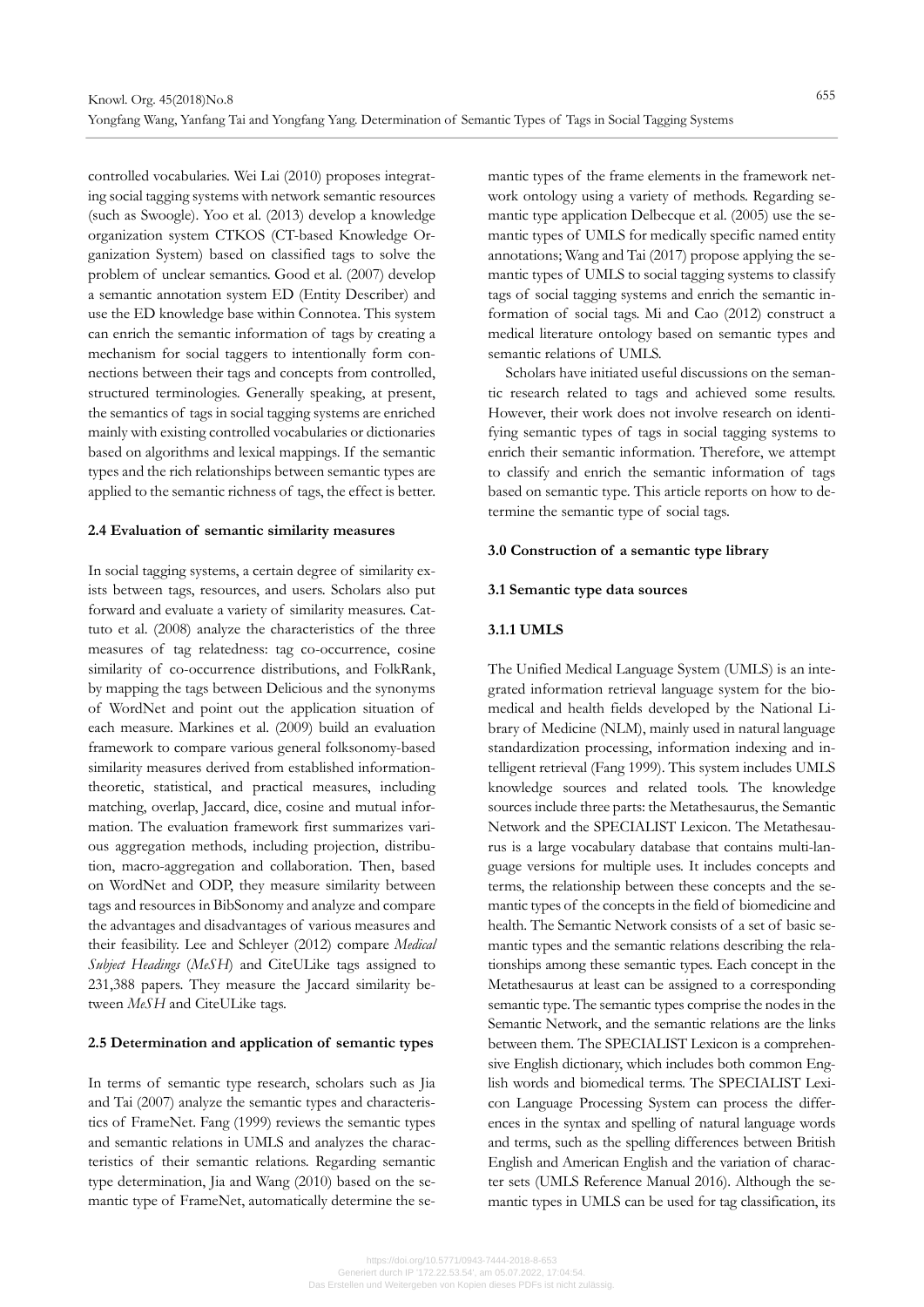focus is on the classification of tags and terms in the biomedicine field. The effect is unsatisfactory for the classification of tags and terms in general fields.

# **3.1.2 FrameNet**

FrameNet is a frame network ontology. As the top-level ontology, the semantic type of FrameNet classifies concepts from the most general point of view. In a social tagging system, the user adds both professional and non-professional tags to a specific domain of resources. For example, in the Douban reading website (http://book.douban.com/), we can search for the book *Medical Biochemistry*, which is tagged by the members of Douban as follows: "biochemistry," "medicine," "professional," "college textbooks," "learning," "teaching materials" and "my medicine." Although this book is a professional book from the biomedical field, each user's point of view is different, and thus, the tags may also have nonprofessional characteristics. If we combine the semantic types of UMLS and Frame Net, we can enrich the semantic types of UMLS in the public domain and better apply it to the classification of tags in social tagging systems.

# **3.2 Semantic type mapping between UMLS and FrameNet**

The basic information about the name, abbreviation, definition and number of each semantic type in UMLS and FrameNet is sorted out, and the term "definition" explains the concrete meaning and the application scope of the semantic type. Therefore, we analyze the corresponding condition of each semantic type in UMLS and FrameNet based on the meaning and spelling of semantic types, in order to supplement the semantic types of the common domain in UMLS.

According to the correspondence between each semantic type in UMLS and FrameNet, based on the vocabulary mapping method (Chaplan 1995; Zeng and Chan 2004), the semantic type match is divided into six types:

 1) Exact match: semantic types that are completely the same in spelling and meaning, such as "Physical\_object (68)" in FrameNet and "Physical\_Object (T072)" in UMLS. A total of six semantic types meet this type, accounting for 13.33% of total semantic types in FrameNet.

 2) Concept match: semantic types that have different spellings but the same meaning, such as "Artifact (61)" in Frame Net and "Manufactured Object (T073)" in UMLS. A total of two semantic types meet this type, accounting for 4.44% of total semantic types in FrameNet.

 3) Subordination match: semantic types that have a part-whole relationship, such as "Location (54)" in FrameNet and "Spatial Concept (T082)" in UMLS. A total of eight semantic types meet this type, accounting for 17.78% of total semantic types in FrameNet.

 4) Superordination match: semantic types that have a whole-part relationship, such as "Attribute (154)" in FrameNet and "Group Attribute (T102)" in UMLS. A total of three semantic types meet this type, accounting for 6.67% of total semantic types in FrameNet.

 5) Near-synonym match: semantic types that have different spellings but similar meanings, such as "Material (63)" in FrameNet and "Substance (T167)" in UMLS. A total of five semantic types meet this type, accounting for 11.11% of total semantic types in FrameNet.

 6) No match: the semantic types of FrameNet that are not included in UMLS, such as: "Container (15)," "Point  $(175)$ ," or "Line  $(176)$ ." A total of twenty-one semantic types meet this type, accounting for 46.67% of total semantic types in FrameNet.

Table 1 shows the matching conditions of semantic types of UMLS and FrameNet.

By comparison, we find that semantic types in UMLS are more detailed. For example, semantic type "Group (76)" in FrameNet and "Group (T096)" in UMLS completely correspond. In FrameNet, the semantic type "Group" only has a hypogenous semantic type "Organization (58)," while in UMLS, the semantic type "Group" includes the following lower semantic types: "Professional or Occupational Group (T097)," "Population Group (T098)," "Family Group (T099)," "Age Group (T100)," "Patient or Disabled Group (T101)." Therefore, a condition exists where one semantic type in FrameNet corresponds to many semantic types in UMLS. For example, semantic type "Human\_act (69)" in FrameNet corresponds to the semantic types "Social Behavior (T054)" and "Individual Behavior (T055)."

In addition to the corresponding twenty-four semantic types, twenty-one semantic types in FrameNet are not included in UMLS, such as "Message (56)," "Speed (234)," or "Relation (174)" that can be used to classify some nonprofessional tags. Therefore, the forty-five semantic types in FrameNet and 133 semantic types in UMLS were combined according to the principle of seeking common ground and a total of 154 semantic types were set as tag classification classifiers in social tagging systems.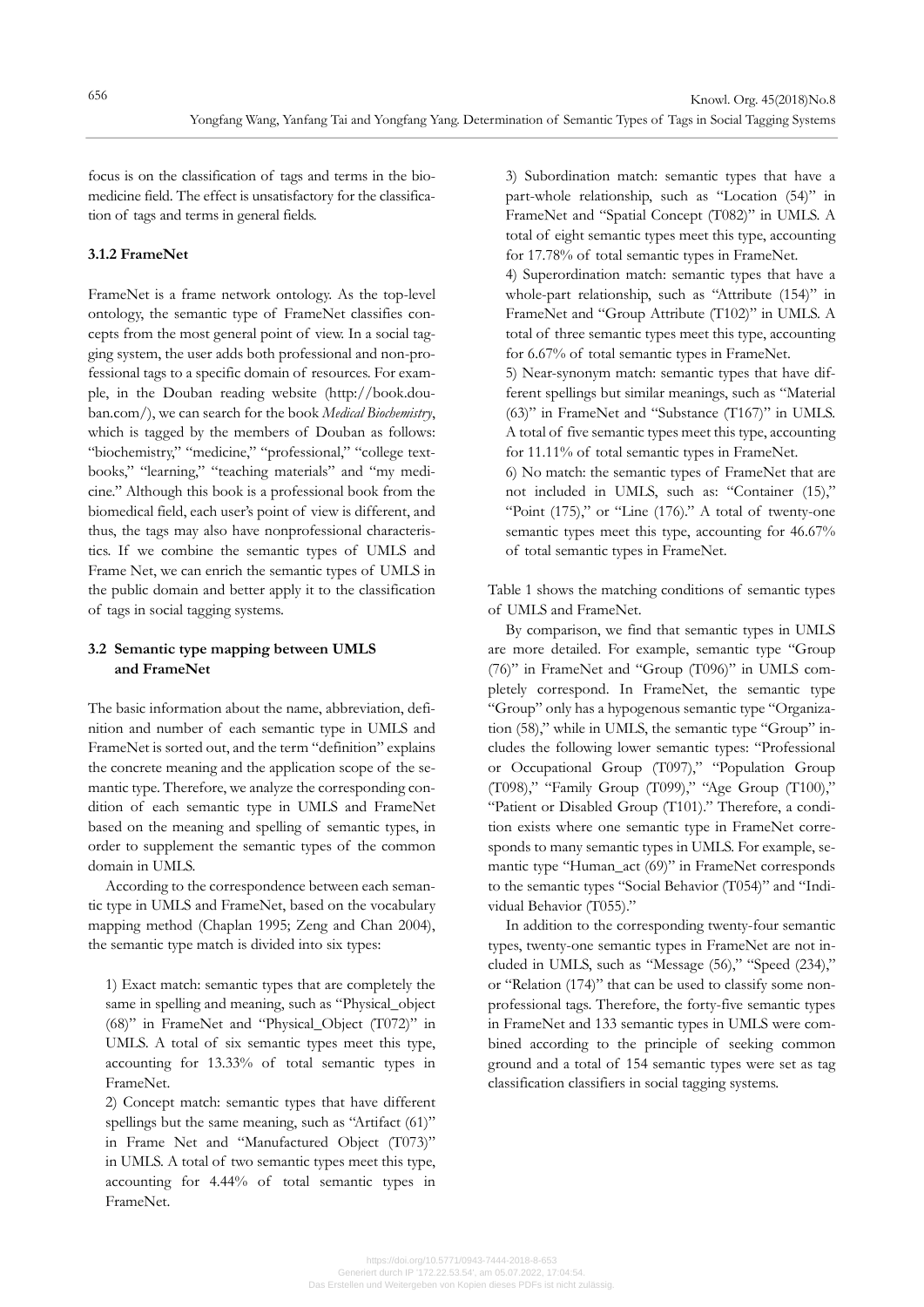| Match type               | Meaning                                                                         | Matched<br>number | Matched semantic types                                                                                                                                                                                                                                                                                                                                             | Percent  |  |
|--------------------------|---------------------------------------------------------------------------------|-------------------|--------------------------------------------------------------------------------------------------------------------------------------------------------------------------------------------------------------------------------------------------------------------------------------------------------------------------------------------------------------------|----------|--|
| Exact match              | Semantic<br>types that are<br>completely<br>same in<br>spelling and<br>meaning. | 6                 | Physical_object (68)-Physical_Object (T072)                                                                                                                                                                                                                                                                                                                        |          |  |
|                          |                                                                                 |                   | Organization (58)-Organization (T092)                                                                                                                                                                                                                                                                                                                              | 13.33%   |  |
|                          |                                                                                 |                   | Group (76)-Group (T096)                                                                                                                                                                                                                                                                                                                                            |          |  |
|                          |                                                                                 |                   | Human (80)-Human (T016)                                                                                                                                                                                                                                                                                                                                            |          |  |
|                          |                                                                                 |                   | Event $(75)$ -Event $(T051)$                                                                                                                                                                                                                                                                                                                                       |          |  |
|                          |                                                                                 |                   | Activity (8)-Activity (T052)                                                                                                                                                                                                                                                                                                                                       |          |  |
|                          | Semantic<br>types that<br>have different<br>spelling but<br>same meaning        | 2                 | Artifact (61)-Manufactured Object (T073)                                                                                                                                                                                                                                                                                                                           |          |  |
| Concept match            |                                                                                 |                   | Living_thing (66)-Organism (T001)                                                                                                                                                                                                                                                                                                                                  | $4.44\%$ |  |
|                          |                                                                                 | 8                 | Location (54)-Spatial Concept (T082)                                                                                                                                                                                                                                                                                                                               |          |  |
|                          |                                                                                 |                   | Body_part (10)-Body Part, Organ, or Organ Component (T023)                                                                                                                                                                                                                                                                                                         | 17.78%   |  |
|                          | Semantic                                                                        |                   | Physical entity (70)-Entity (T071)                                                                                                                                                                                                                                                                                                                                 |          |  |
| Subordination            | types that<br>have a part-<br>whole<br>relationship.                            |                   | Quantity (59)-Quantitative Concept (T081)                                                                                                                                                                                                                                                                                                                          |          |  |
| match                    |                                                                                 |                   | Time (141)-Temporal Concept (T079)                                                                                                                                                                                                                                                                                                                                 |          |  |
|                          |                                                                                 |                   | Duration (142)-Temporal Concept (T079)                                                                                                                                                                                                                                                                                                                             |          |  |
|                          |                                                                                 |                   | Degree (172)-Laboratory or Test Result (T034)                                                                                                                                                                                                                                                                                                                      |          |  |
|                          |                                                                                 |                   | Intentional_act (181)-Behavior (T053)                                                                                                                                                                                                                                                                                                                              |          |  |
| Superordination<br>match | Semantic<br>types that<br>have a whole-<br>part<br>relationship.                | 3                 | Attribute (154)-Group Attribute (T102),<br>Clinical Attribute (T201),<br>Organism Attribute (T032)                                                                                                                                                                                                                                                                 | $6.67\%$ |  |
|                          |                                                                                 |                   | Structure (62)-Anatomical Structure (T017)                                                                                                                                                                                                                                                                                                                         |          |  |
|                          |                                                                                 |                   | Animate_being (65)-Animal (T008)                                                                                                                                                                                                                                                                                                                                   |          |  |
| Near-synonym<br>match    | Semantic<br>types that<br>have different<br>spelling but<br>similar<br>meaning. | 5                 | Material (63)-Substance (T167)                                                                                                                                                                                                                                                                                                                                     |          |  |
|                          |                                                                                 |                   | Sentient (5)-Vertebrate (T010)<br>Mammal (T015)                                                                                                                                                                                                                                                                                                                    | 11.11%   |  |
|                          |                                                                                 |                   | State (77)-Phenomenon or Process (T067)                                                                                                                                                                                                                                                                                                                            |          |  |
|                          |                                                                                 |                   | Human_act (69)-Social Behavior (T054)<br>Individual Behavior (T055)                                                                                                                                                                                                                                                                                                |          |  |
|                          |                                                                                 |                   | Region (17)-Geographic Area (T083)                                                                                                                                                                                                                                                                                                                                 |          |  |
| No match                 | Semantic<br>types of<br>FrameNet that<br>are not<br>involved in<br>UMLS.        | 21                | Container (15), Point (175), Line (176), Body_of_water (2), Running-<br>water (3), Landform (7), Shape (60), Manner (173), Temperature (233),<br>Speed (234), Relation (174), Social relation (57), Locative_relation<br>(182), Source (151), Path (152), Goal (153), State_of_affairs (177),<br>Content (55), Message (56), Achievement (19), Accomplishment (20) |          |  |

*Table 1*. The matching conditions of semantic types of UMLS and FrameNet. (Note: The numeral in the table is the number of each semantic type with no substantive significance.)

# **4.0 The determination of semantic types for social tags**

# **4.1 UMLS natural language processing tools**

UMLS natural language processing tools are powerful, providing multi-processing tools, such as the SPECIAL-IST Lexicon, LexAccess, Lexical Tools, Text Tools, Text Categorization, GSpell, DTagger, Visual Tagging Tool, Sub-Term Mapping Tools, MEDLINE N-Gram and Semantic Navigator (UMLS Reference Manual 2016).

Among them, the LexAccess tool can be used to find out the prototype of a word, part of speech, spelling variants and other information. The Norm prototype tool in Lexical Tools can process any input words in turn as follows: removing the possessive case, using spaces instead of punctuation, removing stop words, converting uppercase to lowercase, extracting the prototype of each word, and, fi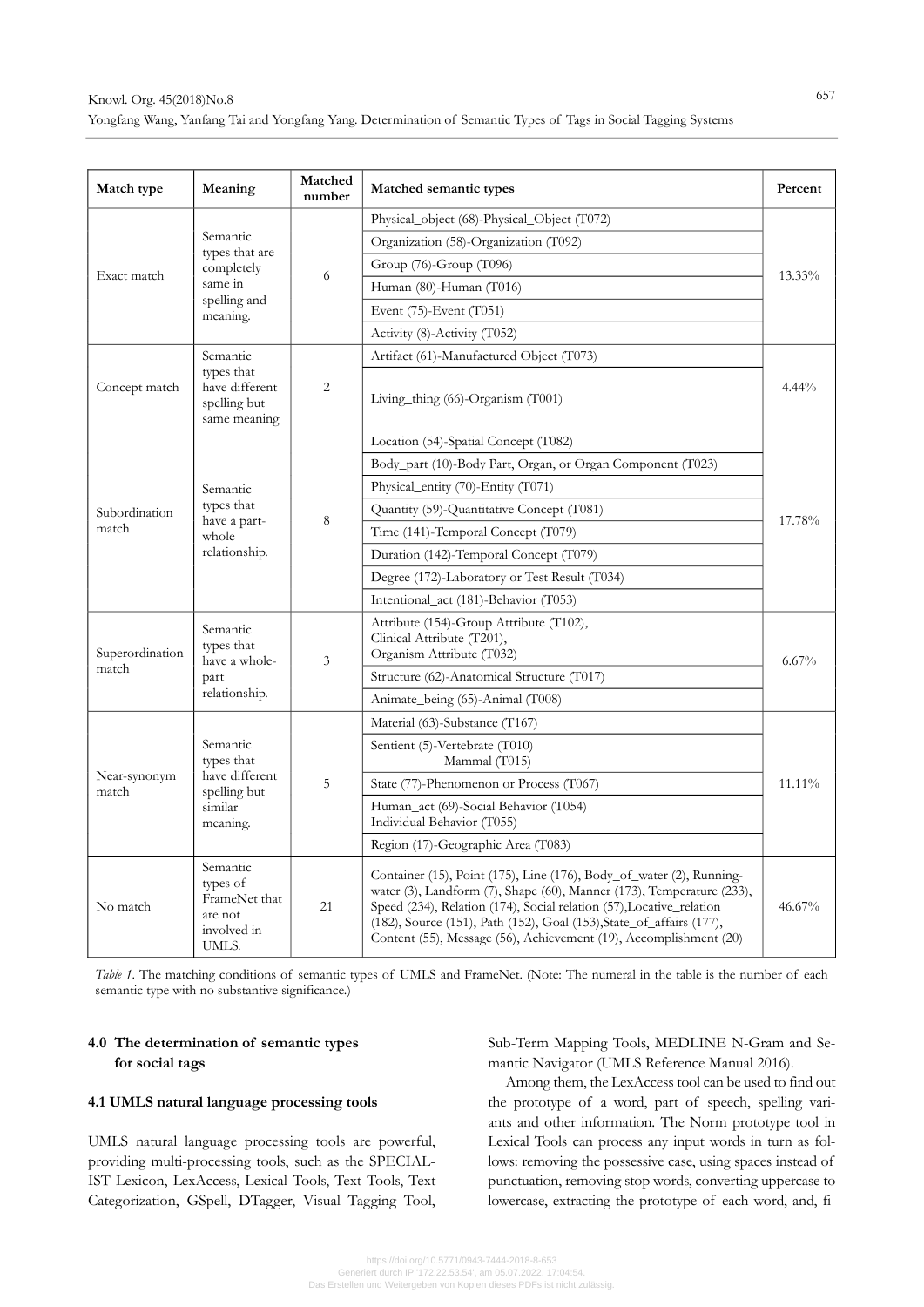nally, sorting words in alphabetical order. The GSpell tool can be used to check spelling and provide suggestions for the misspelled words. The DTagger tool can tag the part of speech. The Semantic Navigator tool can suggest possible semantic types of a tag based on the knowledge base. The ST WSD tool in the Semantic Navigator tool can be used to filter out the best semantic type of a tag from the selected semantic types by combining the contextual information of the tag (UMLS Reference Manual 2016).

# **4.2 The steps for determining semantic type for tags**

 Step 1: The collected tags are pre-processed, such as by filtering and standardizing.

 Step 2: For tags that have been preprocessed, we directly match the semantic type from 154 semantic types in the library. If the semantic type can exactly match the tag, then this result is used as the semantic type of the tag. It also holds the semantic types that only partially match as possible candidates.

 Step 3: For tags whose semantic type cannot be determined by direct match in step two, we retrieve a semantic type for each word via the Semantic Navigator tool in UMLS. If only one result and no partially matched semantic types are retrieved in step two, then we determine the one result is the semantic type of this tag. Step 4: If there are multiple results in step three or there are partially matched semantic types in step two, then it is necessary to further use the ST WSD tool, combined with the abstract of the resource that was tagged to filter out the best semantic type of the tag. If there is no result from step three, the tag's spelling variant is used to query again.

 Step 5: If the semantic type is still unable to be determined through above steps, we do so manually.

The overall process is shown in Figure 1. Then, we analyze the process with examples.



*Figure 1*. The determination flow of semantic type for tag.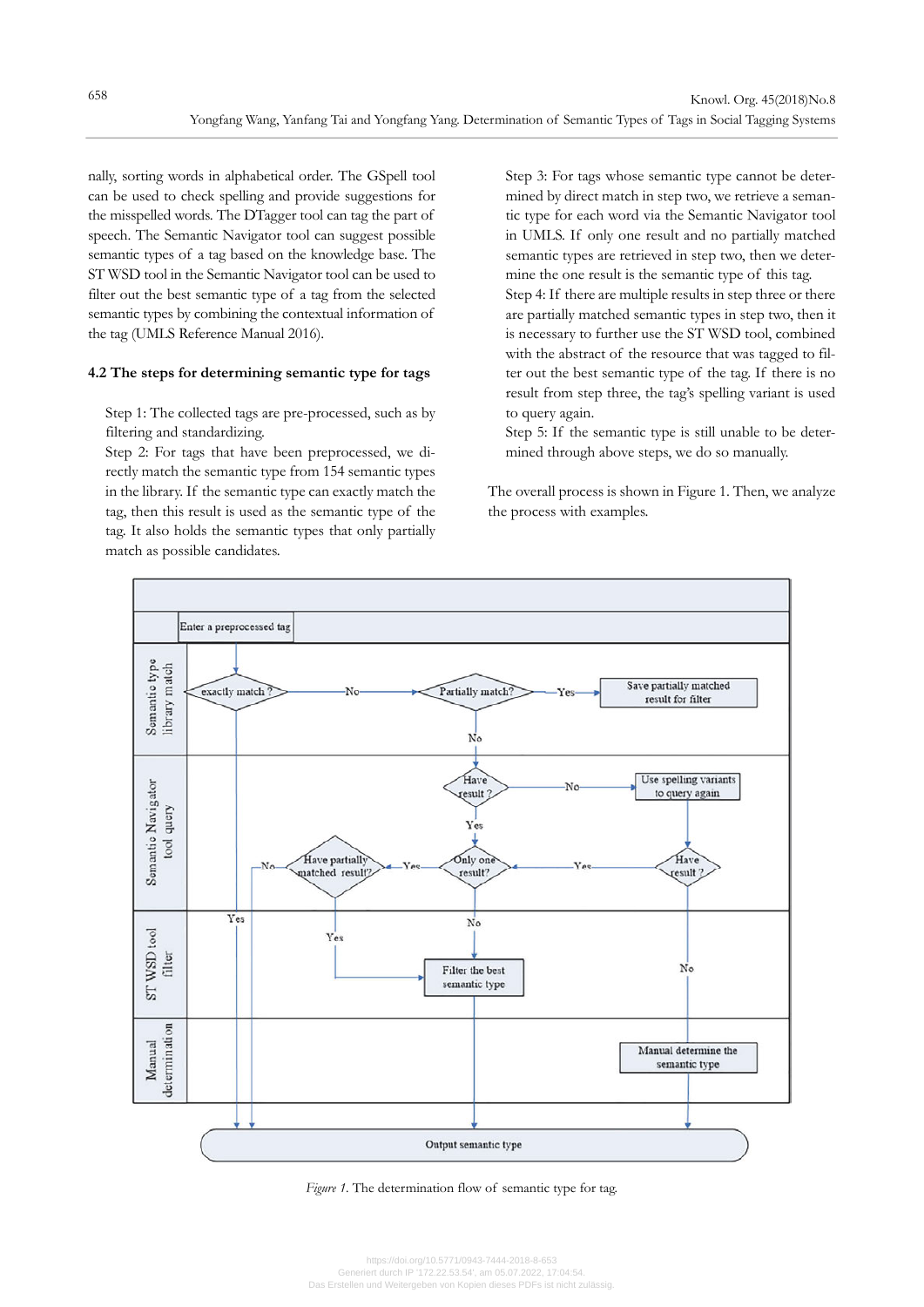# **4.2.1 Tag collection and preprocessing**

#### **4.2.1.1 Tag collection**

At present, some mature social tagging systems exist in the medical field (Tai et al. 2014) such as BibSonomy, DocGuide, PatientsLikeMe, TuDiabetes, Qingko and Docin Medical. In these systems, users can add tags to resources that they released, and they can also collect resources that other people released or add tags for these resources. Through tags, users can find similar resources or find users who have similar interests or a similar community with which to interact. Some systems provide tag retrieval and recommendation functions. Moreover, users can also customize tags that interest them. Among these systems, the BibSonomy system mainly has webpage resources, electronic documents, books, journals and other publications about the biomedicine field. It is the one of the existing three annotation systems (BibSonomy, CiteULike, Connotea) mainly for academic researchers (Borrego et al. 2012). Therefore, we collected the tags from BibSonomy (http://www.bibsonomy.org/). For this research, we chose ten subject heading terms in the level three category "Diseases[C]" of from *MeSH*, as well as the entry terms of the ten subject heading terms as retrieval words retrieved by tag matching. For example, we conducted tag matching by using the subject heading term "Liver Neoplasms" in *MeSH* as the search term. One document (a "publication" type) was retrieved, with a total of sixty-three tags. The subject heading term "Liver Neoplasms" has twenty-one entry words in *MeSH*: "Neoplasms, Hepatic," "Neoplasms, Liver," "Liver Neoplasm,"

"Neoplasm, Liver," "Hepatic Neoplasms," "Hepatic Neoplasm," "Neoplasm, Hepatic," "Cancer of Liver," "Hepatocellular Cancer," "Cancers, Hepatocellular," "Hepatocellular Cancers," "Hepatic Cancer," "Cancer, Hepatic," "Cancers, Hepatic," "Hepatic Cancers," "Liver Cancer," "Cancer, Liver," "Cancers, Liver," "Liver Cancers," "Cancer of the Liver" and "Cancer, Hepatocellular." Then we used the twenty-one entry words as keywords for retrieval in the BibSonomy system by tag matching. Eight documents were retrieved, of which seven are "publication" type and one is "bookmarks" type. One of the eight documenta is a duplicate. There are 402 tags in total, excluding the repeated documents. Some of them were repeated in the same document or in different documents. There are 197 tags in total except for repeated tags. Table 2 shows all the tags collected in this study.

#### **4.2.1.2 Tag features**

After analyzing the tags, we found that various forms occur and mainly have the following features:

- 1) using numbers as tags, such as "1," "40," "15117829;"
- 2) using letters as tags, such as: "A;"
- 3) using numbers and letters as tags, such as: "99m;"
- 4) using prepositions as tags, such as: "of," "as;"
- 5) using words with special meanings as tags, such as: "Gov't;"
- 6) using abbreviations as tags, such as: "CHO;"
- 7) using compound words as tags, such as: "Non- $U.S$ ;"

| Subject heading<br>terms                 | <b>MeSH</b><br>Unique ID | Number of<br>entry terms | Document number excluding<br>repeated documents | Number of<br>tags | Number of tags<br>excluding repeated tags |
|------------------------------------------|--------------------------|--------------------------|-------------------------------------------------|-------------------|-------------------------------------------|
| Liver Neoplasms                          | D008113                  | 21                       | 8                                               | 402               | 197                                       |
| Gastrointestinal<br>D005770<br>Neoplasms |                          | 11                       | 11                                              | 393               | 274                                       |
| Voice Disorders                          | D014832                  | 13                       | 4                                               | 75                | 46                                        |
| Tooth Abnormalities                      | D014071                  | 9                        | 2                                               | 36                | 27                                        |
| Fibromyalgia                             | D005356                  | 25                       | 6                                               | 56                | 41                                        |
| Osteoarthritis                           | D010003                  | 8                        | 5                                               | 48                | 31                                        |
| <b>Bone Neoplasms</b>                    | D <sub>001859</sub>      | 6                        |                                                 | 229               | 154                                       |
| Tuberous Sclerosis                       | D014402                  | 27                       | 18                                              | 486               | 238                                       |
| Periodontal Diseases                     | D010510                  | 6                        | 7                                               | 90                | 40                                        |
| Salivary Gland<br><b>Diseases</b>        | D012466                  | 5                        | 2                                               | 74                | 67                                        |
| Total                                    |                          |                          | 70                                              | 1889              | 1115                                      |

*Table 2.* The tags information of collected tags. (Note: The date range of tag acquisition is 2016.04-2017.11)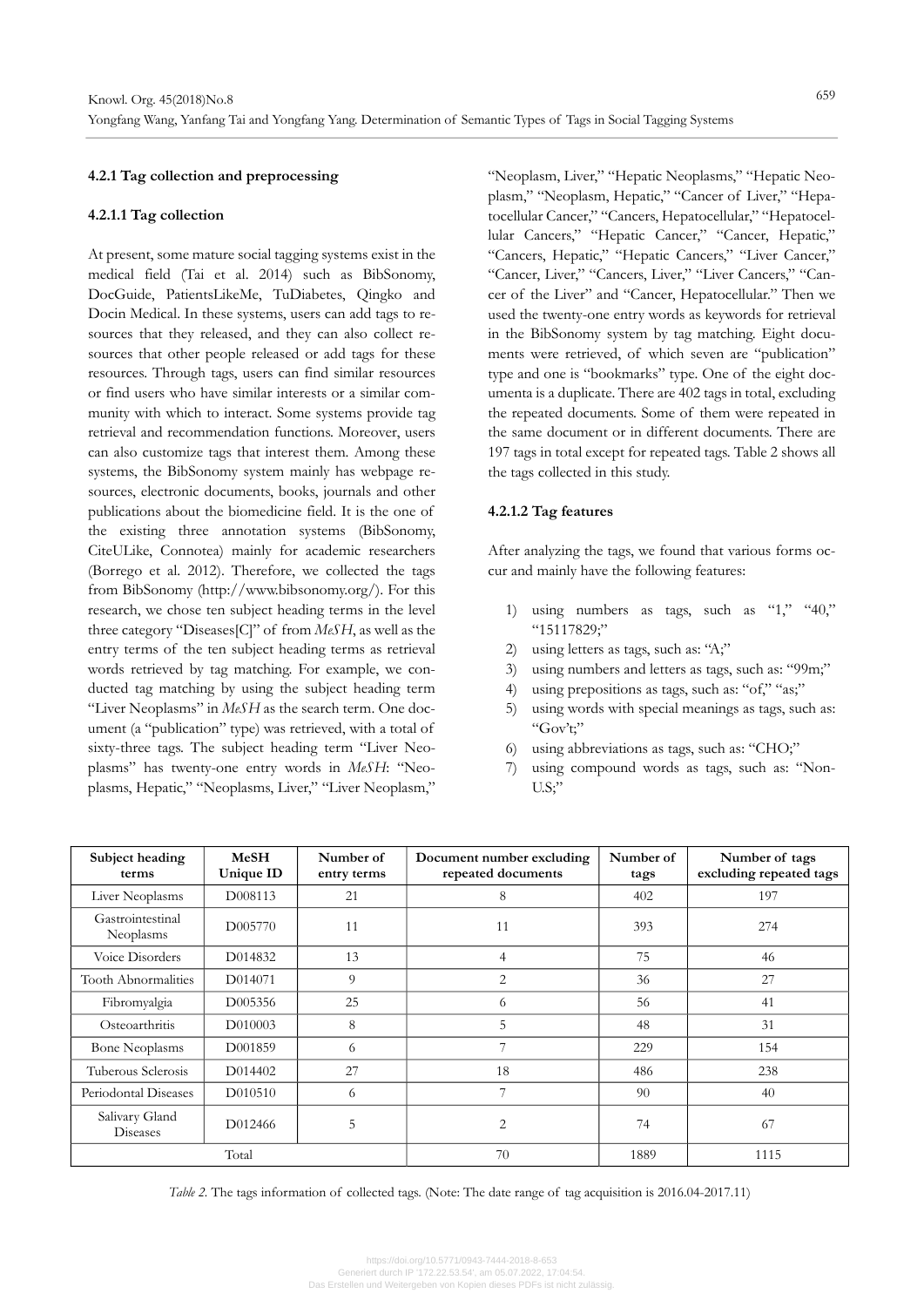- 8) using a combination of several words as a tag, such as: "diagnosis/genetics/mortality;"
- 9) using different forms of the same word as two tags, such as: "human, humans;"
- 10) the same tag appearing repeatedly in the same resource or different resources; and,
- 11) a symbol before or after the tag, such as: "\$-Calmodulin."

# **4.2.1.3 Tag preprocessing**

Among these various forms of tags, some tags are without any real meaning, such as preposition tags. Some tags can only be understood by the taggers themselves, such as number tags, letter tags, and some tags that are not prototypes, such as "humans." Therefore, it is necessary to preprocess these tags for standardization before determining the semantic type.

During preprocessing, we filter the numbers, letters, prepositions, and non-substantive tags first. Regardless of repetition, they make up 4.06% of the total tags. In the remaining tags, 3.55% of the total tags have no results found using the LexAccess tool to retrieve their prototype. Part are misspelled, and the GSpell tool is used to retrieve the correct spelling (for example, "triterpenoids" spelled as "triterpinoids;" "therapy" spelled as "erap") and finding the correct prototype is attempted. The remaining tags are abbreviations or compound words, which need to be combined with other tags to provide the original meaning. The remaining 92.39% of the total tags can be output to the prototype directly. The tag preprocessing flow is shown in Figure 2.

In the process of tag prototype preprocessing with the LexAccess tool, we retain all the parts of speech and spelling variants of tags for use in the next step. As shown in Figure 3, the tag "Dose-Response" is prototyped in the form of "doseresponse," with the spelling variants "dose response" and "dose-response."

In the process of tag prototyping, some tags result in the same prototype; for example, the tags "Cell" and "Cells" have the same prototype, "Cell." Therefore, without repetition, 1,013 tag remains after prototype processing.

#### **4.2.2 Matching semantic type directly**

The semantic types of some tags can be determined directly by matching entries from the semantic type library. For example, the tag "animal" and the semantic type "Animal (T008)," the tag "region" and the semantic type "Region (17)" match exactly. In those cases, the semantic types of these tags are the same as the tags themselves. Some tags partly match some semantic types. For example, the tag "acid" partly matches the semantic types "Amino Acid

Sequence (T087); Nucleic Acid, Nucleoside, or Nucleotide (T114); Amino Acid, Peptide, or Protein (T116)." We also save the partly matched semantic types as alternative semantic types for the use in the filtering phase.

# **4.2.3 Determining the semantic type using the Semantic Navigator tool**

For tags that do not directly match with a semantic type from the library, we use the Semantic Navigator tool. The Semantic Navigator tool retrieves two categories of semantic type. One is a tag that only has a semantic type result, such as the tag "Alignment," which only has a semantic type "Quantitative Concept (T081)" retrieved with the Semantic Navigator tool. The other type has many semantic type results. For example, the tag "fusion" has the semantic types "Functional Concept (T169)" and "Therapeutic or Preventive Procedure (T061)" retrieved with the Semantic Navigator tool. For these tags, we need to filter to determine their specific semantic types. For tags that only have one result when retrieved with the Semantic Navigator tool and no partly matched result when matched with the semantic type library, we determine the result as the semantic type of this tag. For example, the tag "endothelial" has no result when retrieved in the semantic type library, and there is only one result, "Tissue (T024)" when retrieved with the Semantic Navigator tool. Thus, we determine "Tissue (T024)" is the semantic type of tag "endothelial."

The Semantic Navigator tool can judge the vocabulary that was input according to certain rules; if necessary, some tags will be replaced with their synonyms when retrieving. For example, when we input the tag "multiple" that was prototyped for retrieval with the Semantic Navigator tool, the output is the word "numerous." For this automatic replacement, we still must manually audit. Some of the results of the automatic replacement are not consistent with the original intention of the tagger. For example, when the tag "Cornell" that was prototyped is entered into the Semantic Navigator tool, the output is the words "Cornell Medical Index." Obviously, this is not consistent with the original intention of the tagger. For these tags, we need to manually modify the semantic type.

Some words retrieve no result with the Semantic Navigator tool. In those cases, we retrieve again using the words' variants searched in the LexAccess tool. For example, the prototype of the tag "DNA-Binding" is "DNAbinding," but no results are retrieved when we use the word "DNAbinding" to retrieve using the Semantic Navigator tool. Then, we use the tag's spelling variant "DNA-binding" to retrieve again, and only one semantic type results: "Genetic Function (T045)." Therefore, we determine "Genetic Function (T045)" as the semantic type of this tag.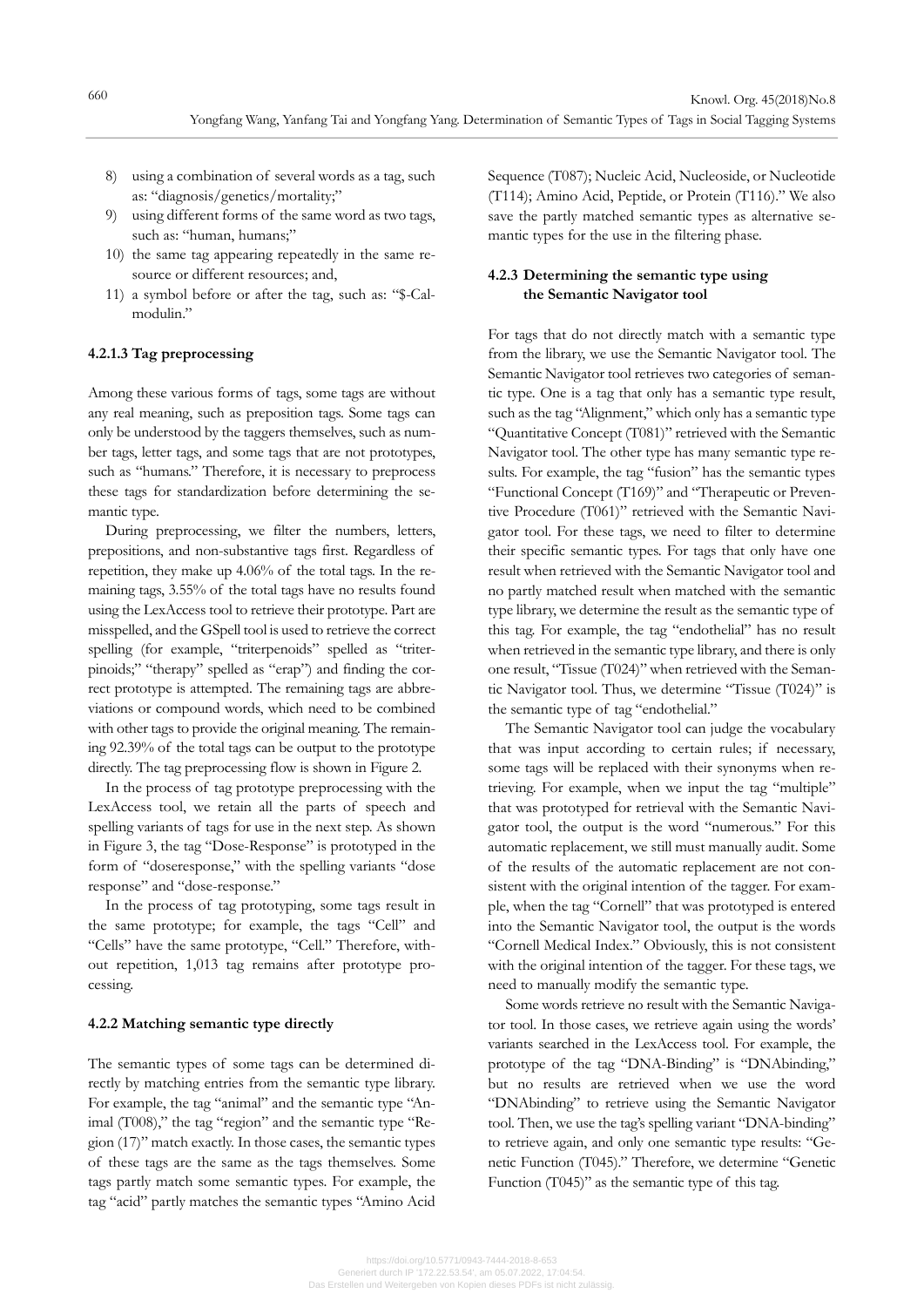

# **4.2.4 Determination of the semantic type using the ST WSD tool**

For tags that result in partial matches with the semantic type library or have more than one result when retrieved with the Semantic Navigator tool, we need to use the ST WSD tool combined with the tag's contextual information to select the semantic type most suitable for the tag among the existing alternative semantic types. As shown in Figure 4, the tag "acid" has two alternative semantic types: "Laboratory Procedure (T059)" and "Chemical (T103)" when retrieved using the Semantic Navigator tool and the partly matched semantic types of "Amino Acid Sequence (T087)," "Nucleic Acid, Nucleoside, or Nucleotide (T114)" and "Amino Acid, Peptide or Protein (T116)." Then, we use the ST WSD tool combined with the abstract information of the resource that was tagged to determine that the best semantic type of the tag is "Amino Acid, Peptide, or Protein (T116)."

# **4.2.5 Determining the semantic type manually**

For tags whose semantic types cannot be determined by the methods described above, or tags that have been automatically changed when the semantic type was retrieved with the Semantic Navigator tool and the result is still in doubt, then, we need to determine their semantic types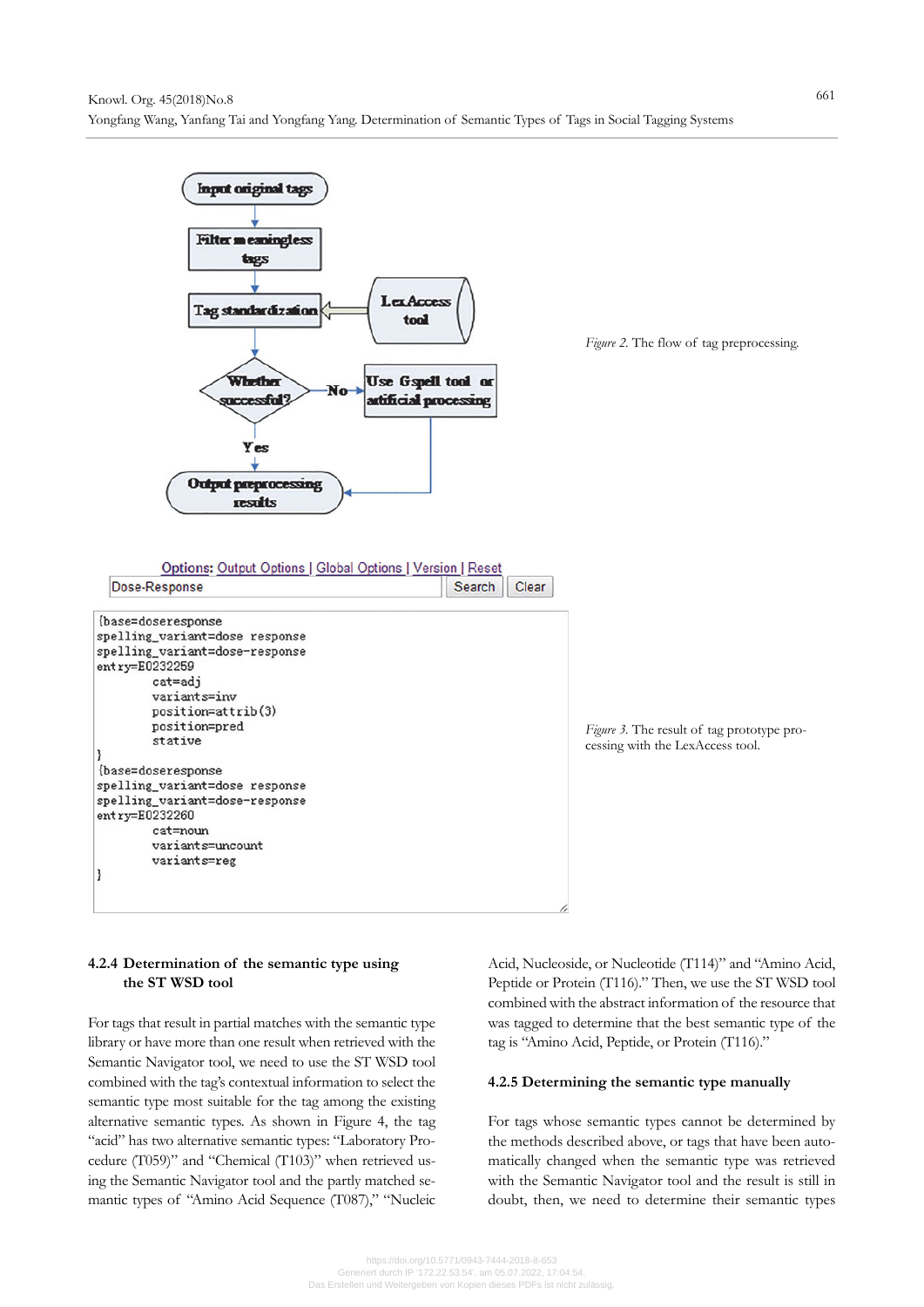

*Figure 4*. Determining the semantic type using the ST WSD tool.

manually. For example, the semantic type of the tag "Hypoxia-Inducible" cannot be determined by the methods above, so we combine other tags and this annotation resource information and determine the tag's semantic type is "Immunologic Factor (T129)." When we retrieve the semantic type of the tag "Cornell" with the Semantic Navigator tool, the output result is the phrase "Cornell Medical Index," which is not in UMLS's semantic type library. Therefore, we combine the abstract and heading infor mation of this annotated resource to manually modify the semantic type as "Geographic Area (T083)."

### **4.3 An example**

We take the resource titled "Activation of endothelial factor gene transcription by hypoxia-inducible factor growth" in the resource library as an example. This resource has a total of sixty-three tags, some of which have no real meaning, such as "1," "40," "A," some of which have the same prototype with different spelling variants, such as "Cells," "Cell," and some tags that repeatedly appear. After filtering tags that have no real meaning and standardization processing, a total of fifty tags remain, excluding repeated tags. As shown in Table 3, among the fifty-three tags, fiftytwo tags' semantic type can be determined through matching with the semantic type library directly, using the Semantic Navigator and ST WSD tools combined with the resource abstract information. Only one tag needs its semantic type to be determined manually. These fifty-three tags can be classified into thirty-four categories, of which there are thirty-three kinds of semantic types in UMLS; the other one is a semantic type in FrameNet. The semantic type of the tag "Regions" is "Region (17)" in FrameNet. Semantic type shows to be a good classifier for tags.

### **4.4 Classification results of semantic types**

In this paper, the semantic type determination methods described above are used to classify the 1,013 tags that were prototyped. Among them, forty-five tags' semantic types were determined though matching with the semantic type library directly, accounting for 4.47%; 272 tags' semantic types were determined directly using the Semantic Navigator tool, accounting for 26.82%; 685 tags' semantic types were determined using the ST WSD tool, accounting for 67.6%; eleven tags' semantic types were determined manually, accounting for 1.12%. On the whole, the proportion of automatic determination is higher, and the results are consistent with manual judgment.

### **5.0 Conclusion**

In this study we found that:

1) During the process of collecting tags, 95.76% of the *MeSH* terms have no corresponding search result when retrieved from BibSonomy; 2.47% of the *MeSH* terms rarely retrieved results; only 1.77% of the *MeSH* terms retrieved more items to meet the demands of the study. Therefore, the choice of the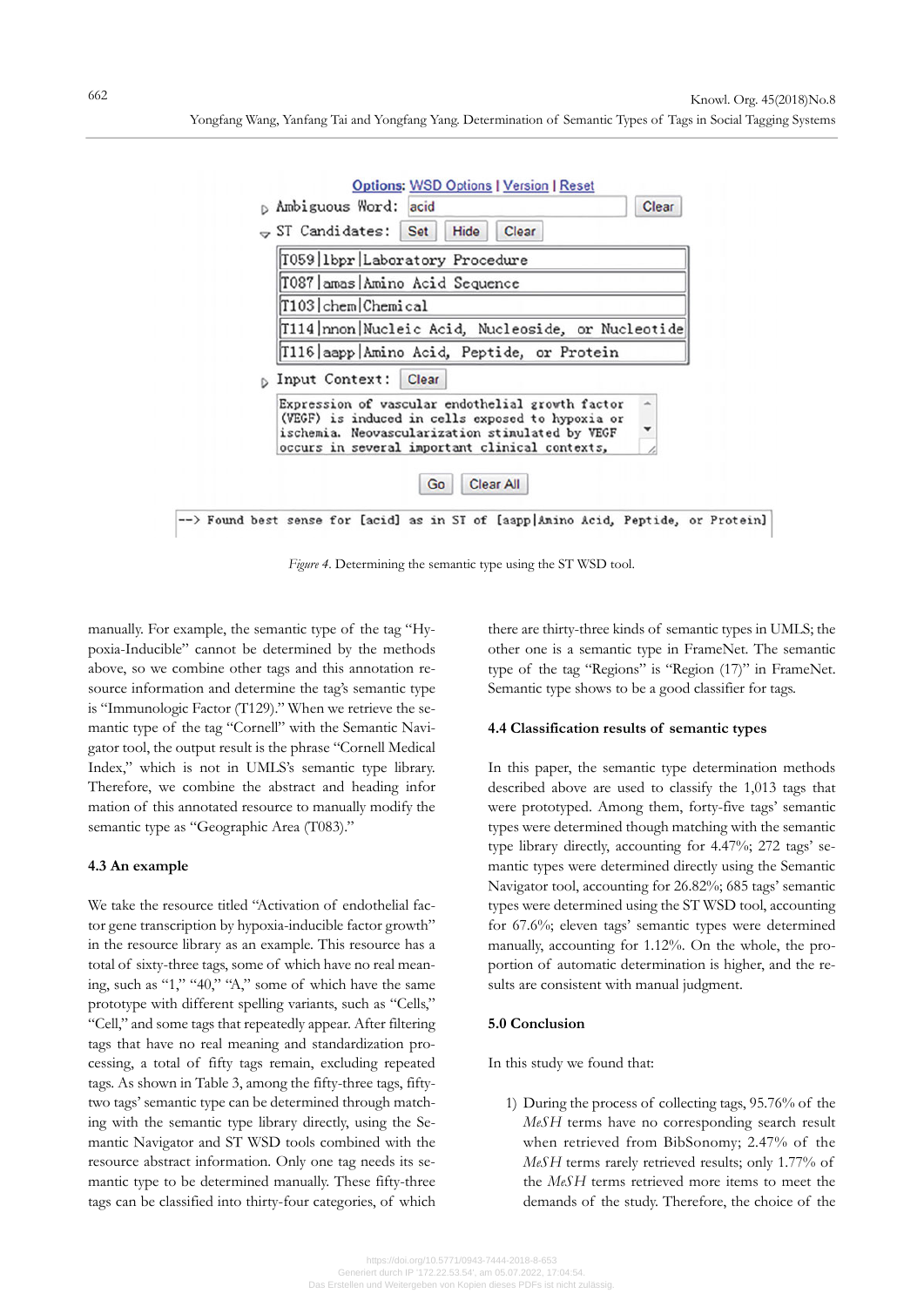| Resource<br>number | Tags                | Semantic types                              | The source of<br>semantic type | Determination<br>methods   |
|--------------------|---------------------|---------------------------------------------|--------------------------------|----------------------------|
|                    | genetics            |                                             |                                | ST WSD tool                |
|                    | fusion              | T169   Functional Concept                   | UMLS                           | ST WSD tool                |
|                    | Hypoxia-Inducible   |                                             |                                | Manually determined        |
|                    | acid                |                                             |                                | ST WSD tool                |
|                    | lymphokine          |                                             |                                | ST WSD tool                |
|                    |                     |                                             | <b>UMLS</b>                    | ST WSD tool                |
|                    | protein<br>simian   | T116   Amino Acid, Peptide, or Protein      |                                |                            |
|                    |                     |                                             |                                | ST WSD tool<br>ST WSD tool |
|                    | subunit             |                                             |                                |                            |
|                    | alignment<br>animal | T081   Quantitative Concept                 | <b>UMLS</b>                    | Semantic Navigator tool    |
|                    |                     | T008   Animal                               | <b>UMLS</b>                    | Matches library directly   |
|                    | base                |                                             | <b>UMLS</b>                    | ST WSD tool                |
|                    | gene                | T028   Gene or Genome                       |                                | ST WSD tool                |
|                    | homology            |                                             |                                | ST WSD tool                |
|                    | bind                | T044   Molecular Function                   | <b>UMLS</b>                    | ST WSD tool                |
|                    | molecular           |                                             |                                | ST WSD tool                |
|                    | carcinoma           | T191   Neoplastic Process                   | <b>UMLS</b>                    | Semantic Navigator tool    |
|                    | neoplasm            |                                             |                                | ST WSD tool                |
|                    | cell                | T025   Cell                                 | <b>UMLS</b>                    | Matches library directly   |
|                    | chemistry           |                                             |                                | ST WSD tool                |
|                    | culture             | T059   Laboratory Procedure                 | <b>UMLS</b>                    | ST WSD tool                |
|                    | rat                 |                                             |                                | ST WSD tool                |
|                    | pathology           |                                             |                                | ST WSD tool                |
|                    | <b>DNA</b> binding  |                                             | <b>UMLS</b>                    | Semantic Navigator tool    |
|                    | genetic             | T045   Genetic Function                     |                                | ST WSD tool                |
|                    | expression          |                                             |                                | ST WSD tool                |
|                    | transcription       |                                             |                                | Semantic Navigator tool    |
| biotags-01-01      | data                | T074   Medical Device                       | <b>UMLS</b>                    | ST WSD tool                |
|                    | endothelial         | T024   Tissue                               | <b>UMLS</b>                    | Semantic Navigator tool    |
|                    | factor              | T077   Conceptual Entity                    | <b>UMLS</b>                    | ST WSD tool                |
|                    | reporter            |                                             |                                | ST WSD tool                |
|                    | growth              | T052   Activity                             | <b>UMLS</b>                    | ST WSD tool                |
|                    | hepatocellular      | T080   Qualitative Concept                  | UMLS                           | Semantic Navigator tool    |
|                    | vascular            |                                             |                                | ST WSD tool                |
|                    | human               | T016   Human                                | <b>UMLS</b>                    | Matches library directly   |
|                    | hypoxia             | T046   Pathologic Function                  | <b>UMLS</b>                    | ST WSD tool                |
|                    | liver               | T121   Pharmacologic Substance              | <b>UMLS</b>                    | ST WSD tool                |
|                    | mouse               | T015   Mammal                               | <b>UMLS</b>                    | ST WSD tool                |
|                    | nuclear             | T082 Spatial Concept                        | UMLS                           | Semantic Navigator tool    |
|                    | nucleic             | T026   Cell Component                       | <b>UMLS</b>                    | ST WSD tool                |
|                    | promoter            | T123   Biologically Active Substance        | <b>UMLS</b>                    | ST WSD tool                |
|                    | recombinant         | T001   Organism                             | <b>UMLS</b>                    | Semantic Navigator tool    |
|                    | region              | 17 Region                                   | FrameNet                       | Matches library directly   |
|                    | regulation          | T038   Biologic Function                    | UMLS                           | ST WSD tool                |
|                    | biosynthesis        |                                             |                                | ST WSD tool                |
|                    | research            | T062   Research Activity                    | <b>UMLS</b>                    | ST WSD tool                |
|                    | sequence            | T087   Amino Acid Sequence                  | <b>UMLS</b>                    | ST WSD tool                |
|                    | transfection        | T063   Molecular Biology Retrieve Technique | <b>UMLS</b>                    | Semantic Navigator tool    |
|                    | tumor               | T033   Finding                              | <b>UMLS</b>                    | ST WSD tool                |
|                    | alfa                | T170   Intellectual Product                 | <b>UMLS</b>                    | Semantic Navigator tool    |
|                    | metabolism          | T043   Cell Function                        | <b>UMLS</b>                    | ST WSD tool                |
|                    | physiology          | T039   Physiologic Function                 | UMLS                           | ST WSD tool                |
|                    | response            | T032   Organism Attribute                   | UMLS                           | ST WSD tool                |
|                    | virus               | T005   Virus                                | <b>UMLS</b>                    | Matches library directly   |

*Table 3*. The tags of a resource and the corresponding semantic types.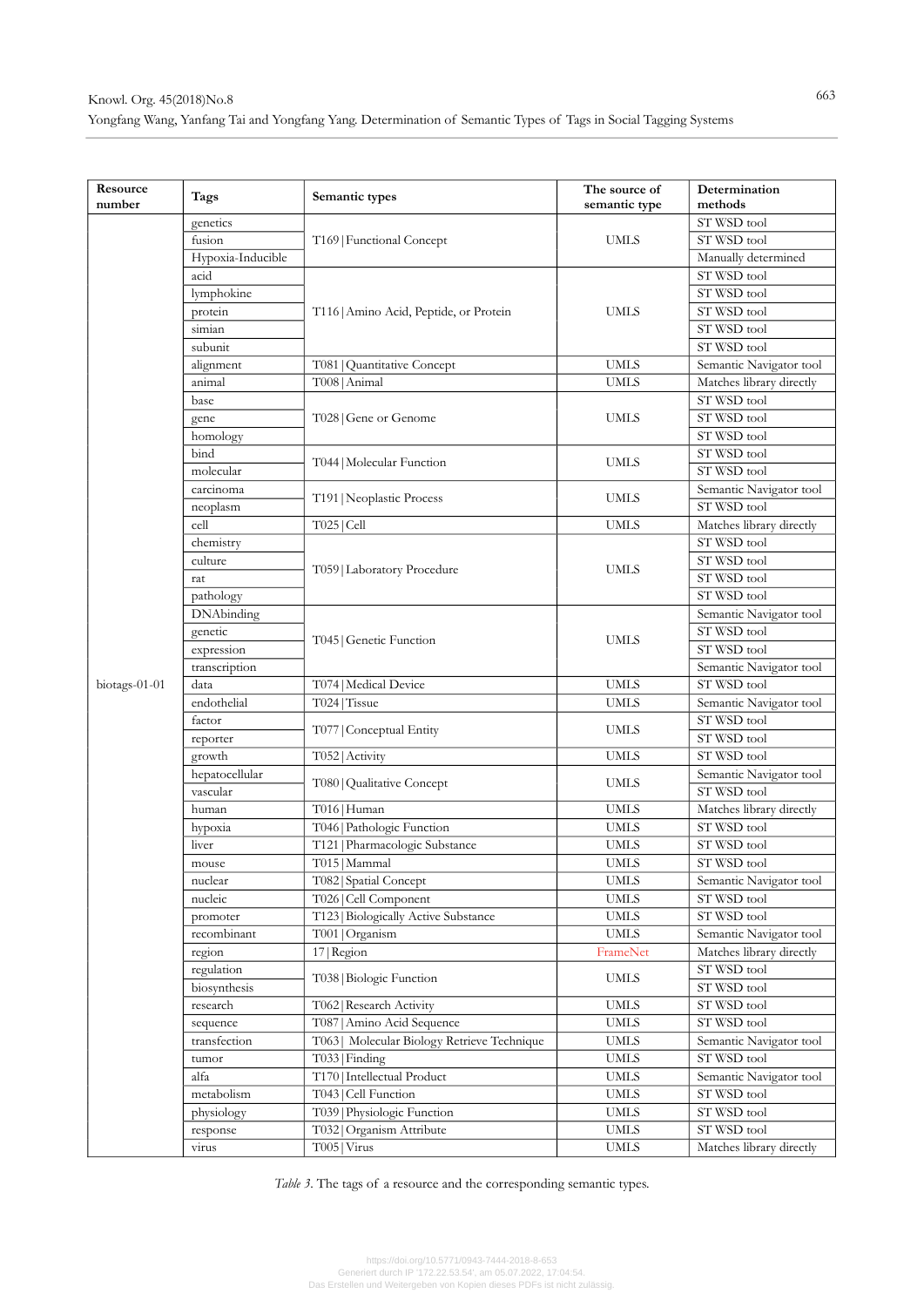subject heading term is very important when the tag is collected.

- 2) The standardization of tags in tagging systems is too weak, and consequently, meaningless tags, number tags, letter tags, compound word tags and symbol tags appear frequently, and only 53.6% of the tags collected can be studied after pre-processing. Therefore, it is also important to select a reasonable tagging system.
- 3) When the semantic type is determined, most tags need to combine information from the abstract of the tagged resources to determine the final semantic type from the alternative semantic types, while 25.7% of the collected resources do not have abstracts, which then will affect the accuracy of the results. Therefore, it is necessary to further screen the resources collected.
- 4) Tags that need the semantic type to be determined manually are highly dependent on the relevant background knowledge of the determiner, and therefore the accuracy of the determined semantic type is difficult to guarantee. Therefore, the determination of semantic types requires the participation of experts in the field.

We collected tags from the biomedical field tagging system and constructed a semantic type library for the classification of tags. For tags that were preprocessed, we determined their semantic types by matching with the semantic type library directly, using the Semantic Navigator tool, the ST WSD tool, and manual determination. This method can effectively determine the semantic type of tags and tag classification in a social tagging system. It also lays the foundation for enriching the semantic information of tags, tagging system mapping with ontologies, and other follow-up work.

We also summarized the determination rules of semantic type of tags by only analyzing the sample data. In further phases, we will expand the research sample and continue to supplement the details of tags' semantic type determination, for example, using the WordNet tool to aid determination of the tags whose semantic types need to be determined manually. Finally, the classification of the semantic types of tags can be realized automatically.

# **References**

Al-Khalifa, Hend S. and Hugh C. Davis. 2006. "Folks Annotation: A Semantic Metadata Tool for Annotating Learning Resources Using Folksonomies and Domain Ontologies." *Innovations in Information Technology* 1-5. doi: 10.1109/INNOVATIONS.2006.301927

- Borrego, Angel and Jenny Fry. 2012. "Measuring Researchers' Use of Scholarly Information Through Social Bookmarking Data: A Case Study of BibSonomy." *Journal of Information Science* 38: 297-308. doi:10.1177/ 0165551512438353
- Cattuto, Ciro, Dominik Benz, Andreas Hotho and Gerd Stumme. 2008. "Semantic Grounding of Tag Relatedness in Social Bookmarking Systems." In *The Semantic Web - ISWC 2008: 7th International Semantic Web Conference, ISWC 2008, Karlsruhe, Germany, October 26-30, 2008, Proceedings*, ed. Amit Sheth, Steffen Staab, Mike Dean, Massimo Paolucci, Diana Maynard, Timothy Finin and Krishnaprasad Thirunarayan. Lecture Notes in Computer Science, vol 5318*.* Berlin: Springer, 615-31. doi:10.1007/978-3-540-88564-1-39
- Chaplan, Margarent A. 1995. "Mapping 'Laborline Thesaurus' Terms to Library of Congress Subject Headings: Implications for Vocabulary Switching." *Library Quarterly* 65: 39-61. doi:10.1086/602752
- Cui, Jianwei, Hongyan Liu, Jun He, Pei Li, Xiaoyong Du and Puwei Wang. 2011. "Tagclus: A Random Walk-Based Method for Tag Clustering." *Knowledge and Information Systems* 27: 193-225. doi:10.1007/s10115-010-0307-y
- Delbecque, Thierry, Pierre Jacquemart and Pierre Zweigenbaum. 2005. "Indexing UMLS Semantic Types for Medical Question-Answering." *Studies in Health Technology and Informatics* 116: 805-10.
- Djuana, Endang, Yue Xu and Yuefeng Li. 2011. "Constructing Tag Ontology from Folksonomy based on Word-Net." In *Proceedings of the IADIS International Conference on Internet Technologies and Society 2011, International Association for Development of the Information Society (IADIS), The East China Normal University, Shanghai*, ed. Piet Kommers, Jiping Zhang, Tomayess Issaand and Pedro Isaías. https:// eprints.qut.edu.au/46776/
- Fang, Ping. 1999. "Study on Characteristics and Structure of Semantic Network of UMLS Knowledge Sources." *Journal of the China Society For Scientific and Technical Information*  18:129-34. doi10.3969/j.issn.1000-0135.1999.02.006
- García-Plaza, Alberto Pérez, Arkaitz Zubiaga, Victor Fresno and Raqel Martinez. 2012. "Reorganizing Clouds: A Study on Tag Clustering and Evaluation." *Expert Systems with Applications* 39: 9483-9493. doi:10.1016/j.eswa. 2012.02.108
- García-Silva, Andres, GJael arcía-Castro, Alexander García Alexander, Oscar Corcho and Asuncion Gomez-Perez. 2012. "Building Ontologies from Folksonomies and Linked Data: Data structures and Algorithms." [Technical Report] Facultad de Informática (UPM), Ontology Engineering Group. Facultad de Informática. Universidad Politécnica de Madrid.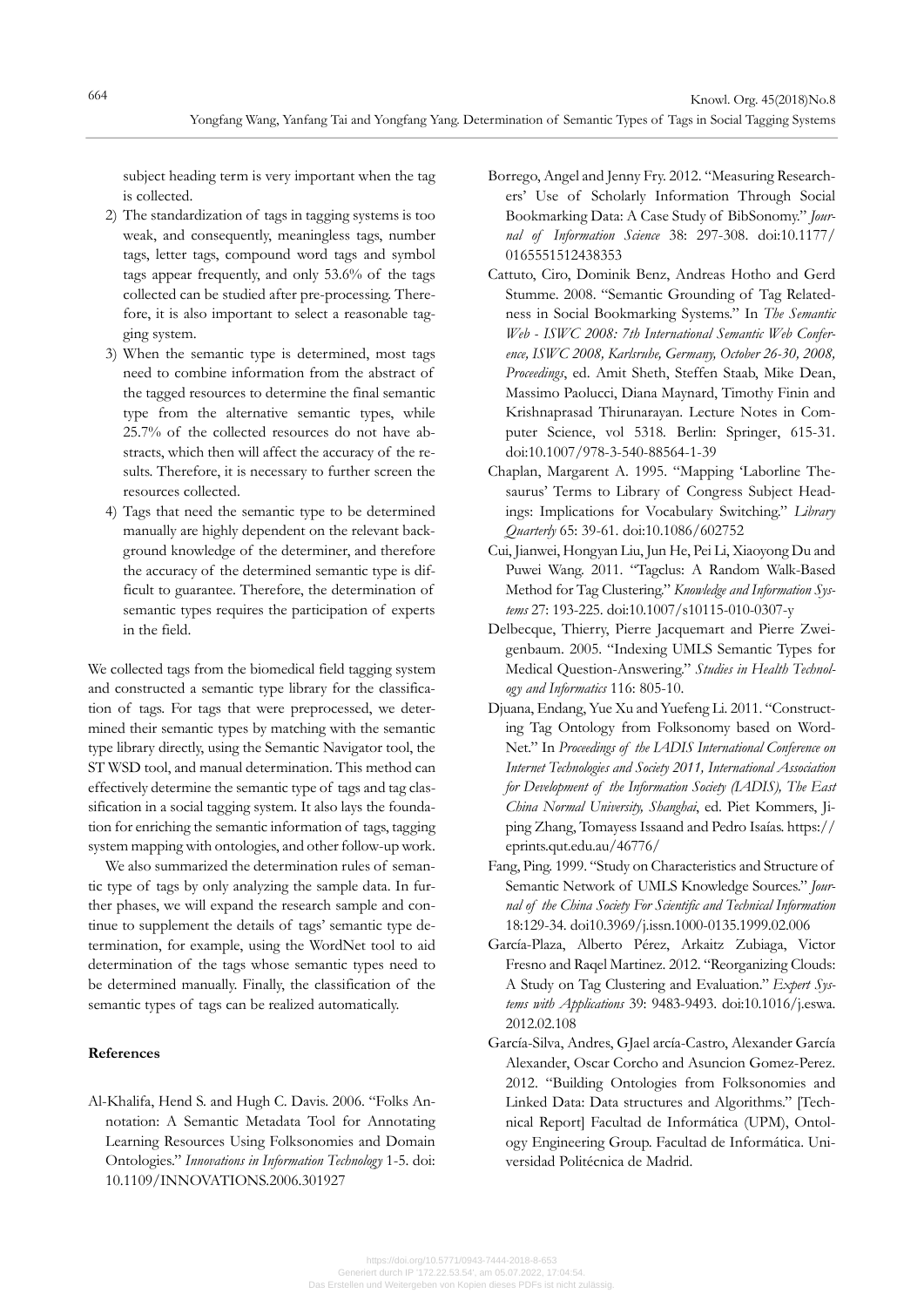- Ghali, Fawaz, Mike Sharp and Alexandra I. Cristea. 2011. "Folksonomies and Ontologies in Authoring of Adaptive Hypermedia." Educational Technology & Society 8: 6-8.
- Good, Benjamin M., Edward A. Kawas and Mark D. Wilkinson. 2007. "Bridging the Gap between Social Tagging and Semantic Annotation: E.D. the Entity Describer." *Nature Precedings* http://precedings.nature.com/docu ments/945/version/2
- Gupta Manish, Rui Li, Zhijun Yin and Jiawei Han. 2010. "Survey on Social Tagging Techniques." *ACM SIGKDD Explorations Newsletter* 12:58-72. doi:10.1145/1882471. 1882480
- Han, Xiaogang, Zhiqi Shen, Chunyan Miao and Luo, Xudong. 2010. "Folksonomy-Based Ontological User Interest Profile Modeling and Its Application in Personalized Search." In *International Conference on Active Media Technology, 6th International Conference, AMT 2010, Toronto, Canada, August 28-30, 2010, Proceedings*, ed. Aijun An, Pawan Lingras, Sheila Petty and Runhe Huang*.* Lecture Notes in Computer Science, vol. 6335. Berlin: Springer, 34-46. doi:10.1007/978-3-642-15470-6\_6
- Jia, Junzhi and Yangfang Tai. 2007. "Research on Semantic Types of FrameNet." *Information Studies Theory & Application* 30: 689-92. doi:10.3969/j.issn.1000-7490.2007. 05.032
- Jia, Junzhi and Yongfang Wang. 2010. "Automatic Determination of Semantic Types in Frame Elements." *Journal of Intelligence* 29:120-23. doi:10.3969/j.issn.1002-19 65.2010.06.027
- Kiu, Ching-Chieh and Eric Tsui. 2011. "TaxoFolk: A Hybrid Taxonomy–Folksonomy Structure For Knowledge Classification and Navigation." *Expert Systems with Applications* 38: 6049-58. doi:10.1057/kmrp.2009.33
- Kipp, Margaret E. I. 2007. "Tagging for Health Information Organisation and Retrieval." *Proceedings of the North American Symposium on Knowledge Organization* 1:63-74.
- Lee, Danielle H. and Titus Schleyer. 2012. "Social Tagging is no Substitute for Controlled Indexing: A Comparison of Medical Subject Headings and CiteULike Tags Assigned to 231,388 Papers." *Journal of the American Society for Information Science and Technology* 63: 1747-57. doi:10.1002/asi.22653
- Lee, Hyun Jung and Mye Sohn. 2013. "Tag-Based Integrated Semantic Ontology Construction and Evolution." In *Proceedings: Seventh International Conference on Innovative Mobile and Internet Services in Ubiquitous Computing, 3-5 July, 3013, Asia University, Taichung, Taiwan*, ed. Leonard Barolli, Ilsun You, Fatos Xhafa, Fang-Yie Leu and Hsing-Chung Chen*.* Piscataway, N.J.: IEEE, 221-27. doi:10.1109/IMIS.2013.45
- Li, Huizong. "Tag Clustering Method in Social Annotation Environment." PhD diss. HeFei University of Technology.
- Li, Huizong, Xuegang Hu, Wei He and Jianhan Pan. 2014. "Tags Co-occurrence Spectral Clustering Method in Social Tagging Environment." *Library & Information Service* 58: 129-35. doi:10.13266/j.issn.0252-3116.2014.23.020
- Lux, Mathias and Gisela Dosinger. 2007. "From Folksonomies to Ontologies: Employing Wisdom of the Crowds to Serve Learning Purposes." *International Journal of Knowledge and Learning* 3: 515-28. doi:10.1504/ IJKL.2007.016709
- Markines, Benjamin, Ciro Cattuto, Fillippo Menczer, Dominik Benz, Andreas Hotho and Gerd Stumme. 2009. "Evaluating Similarity Measures for Emergent Semantics of Social Tagging." In *Proceeding WWW '09: Proceedings of the 18th International Conference on World Wide Web, Madrid, Spain, April 20-24, 2009*. New York: ACM, 641-50. doi:10.1145/1526709.1526796
- Munk, Timme Bisgaard and Kristian Mørk. 2007a. "Folksonomy, the Power Law & the Significance of the Least Effort." *Knowledge Organization* 34: 16-33.
- Munk, Timme Bisgaard and Kristian Mørk. 2007b. "Folksonomies, Tagging Communities, and Tagging Strategies—An Empirical Study. *Knowledge Organization* 34: 115-27.
- Mi, Yang and Jindan Cao. 2012. "An Empirical Study on the Construction of Medical Literature Ontology by Using UMLS Semantic Network." *Research on Library Science* 7: 55-60. doi:10.15941/j.cnki.issn1001-0424.20 12.07.009
- Radelaar, Joni, Aart-Jan Boor, Damir Vandic, Jan-Willem Van Dam, Frederik Hogenboom and Flavius Frasincar. 2011. "Improving the Exploration of Tag Spaces Using Automated Tag Clustering." In *Web Engineering, 11th International Conference, ICWE 2011, Paphos, Cyprus, June 20- 24, 2011*, ed. Sören Auer, Oscar Díaz and George A. Papadopoulos. Berlin: Springer, 274-88. doi:10.1007/ 978-3-642-22233-7\_19
- Specia, Lucia and Enrico Motta. 2007. "Integrating Folksonomies with the Semantic Web." *The Semantic Web: Research and Applications: 4th European Semantic Web Conference, ESWC 2007, Innsbruck, Austria, June 3-7, 2007, Proceedings*, ed. Enrico Franconi, Michael Kifer and Wolfgang May. Berlin: Springer, 624-39. doi:10.1007/978-3- 540-72667-8\_44
- Tai, Yangfang, Fangfang Li and Peifeng He. 2014. "Study on the Application of Social Tagging in Medical and Health Internet Information Resources." *Digital Library Forum* 123:7-13. doi:10.3775/j.issn.1673-2286.2014.08. 002
- Unified Medical Language System. 2017. *UMLS Reference Manual*. http://www.ncbi.nlm.nih.gov/books/NBK96 76
- Wang, Yongfang and Yangfang Tai. 2017. "Study on the Application of UMLS Semantic Network in Social Tag-